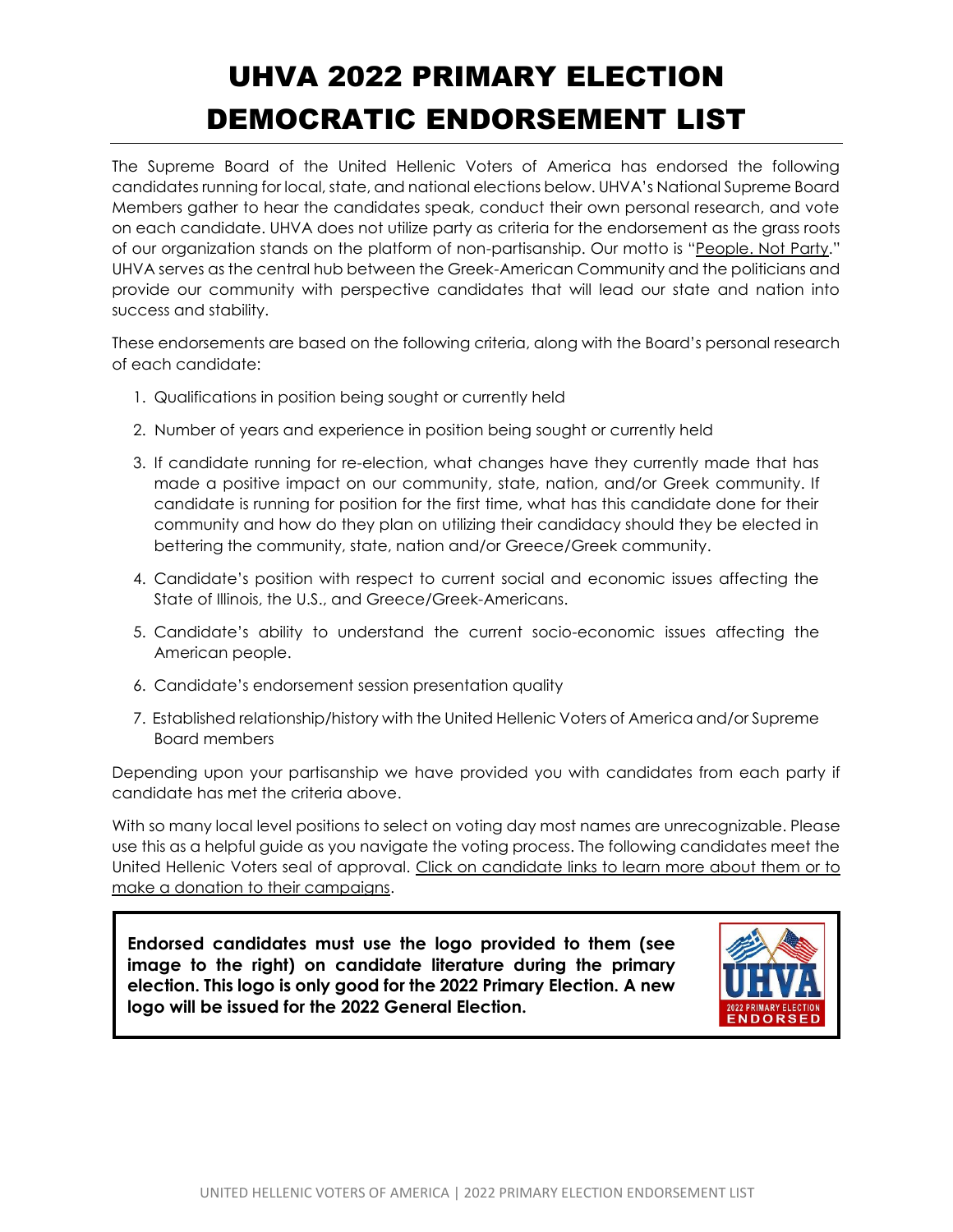| <b>STATEWIDE EXECUTIVE OFFICES</b>                |  |                                                           |  |  |
|---------------------------------------------------|--|-----------------------------------------------------------|--|--|
| <b>Governor &amp; Lt. Governer</b>                |  | <b>Attorney General</b>                                   |  |  |
| JB Pritzker / Juliana Stratton - Incumbent        |  | Kwame Raoul - Incumbent                                   |  |  |
| www.jbpritzker.com                                |  | www.kwameraoul.com                                        |  |  |
| <b>Secretary of State</b>                         |  | <b>State Comptroller</b>                                  |  |  |
| Alexi Giannoulias (D)                             |  | Susana Mendoza (D)                                        |  |  |
| www.alexiforus.com                                |  | www.susanamendoza.com                                     |  |  |
| <b>State Treasurer</b>                            |  | <b>Illinois General Assembly</b>                          |  |  |
| Michael Frerichs - Incumbent (D)                  |  | Lakesia Collins (D)                                       |  |  |
| www.facebook.com/TreasurerMichaelFrerichs         |  | www.lakesia4rep.com                                       |  |  |
| Illinois Supreme Court 2 <sup>nd</sup> District - |  | <b>Illinois Supreme Court 3rd District</b>                |  |  |
| <b>Thomas Vacancy</b>                             |  |                                                           |  |  |
| Elizabeth Rochford (D)                            |  | Mary Kay O'Brien (D)                                      |  |  |
| www.judgerochfordforsupremecourt.com              |  | www.Obrienforsupremecourt.com                             |  |  |
|                                                   |  | <b>UNITED STATES SENATE</b>                               |  |  |
|                                                   |  | <b>Illinois U.S. Senate</b>                               |  |  |
|                                                   |  | Tammy Duckworth - Incumbent (D)<br>www.tammyduckworth.com |  |  |
| <b>STATE REP/SENATE</b>                           |  |                                                           |  |  |
| 18 <sup>TH</sup> Senate                           |  | 21 <sup>st</sup> Senate                                   |  |  |
| Bill Cunningham (D)                               |  | Laura Ellman (D)                                          |  |  |
| www.senatorbillcunningham.com                     |  | www.ellmanforillinois.com                                 |  |  |
|                                                   |  | UNITED STATES HOUSE OF REPRESENTATIVES                    |  |  |
| 1 <sup>ST</sup> Congressional District            |  | 2 <sup>nd</sup> Congressional District                    |  |  |
| Karin Norington-Reaves (D)                        |  | Robin Kelly (Incumbent) (D)                               |  |  |
| www.votekarin.com                                 |  | www.robinkelly.house.gov/about/our-                       |  |  |
|                                                   |  | district                                                  |  |  |
| 3 <sup>rd</sup> Congressional District            |  | 4 <sup>th</sup> Congressional District                    |  |  |
| Gilbert Villegas (D)                              |  | Jesus Garcia (D)                                          |  |  |
| www.gilforcongress.com                            |  | www.chuyforcongress.com                                   |  |  |
| 5 <sup>th</sup> Congressional District            |  | 6 <sup>th</sup> Congressional District                    |  |  |
| Mike Quigley (Incumbent) (D)                      |  | Sean Casten - Incumbent (D)                               |  |  |
| www.quigleyforcongress.com                        |  | www.castenforcongress.com                                 |  |  |
|                                                   |  |                                                           |  |  |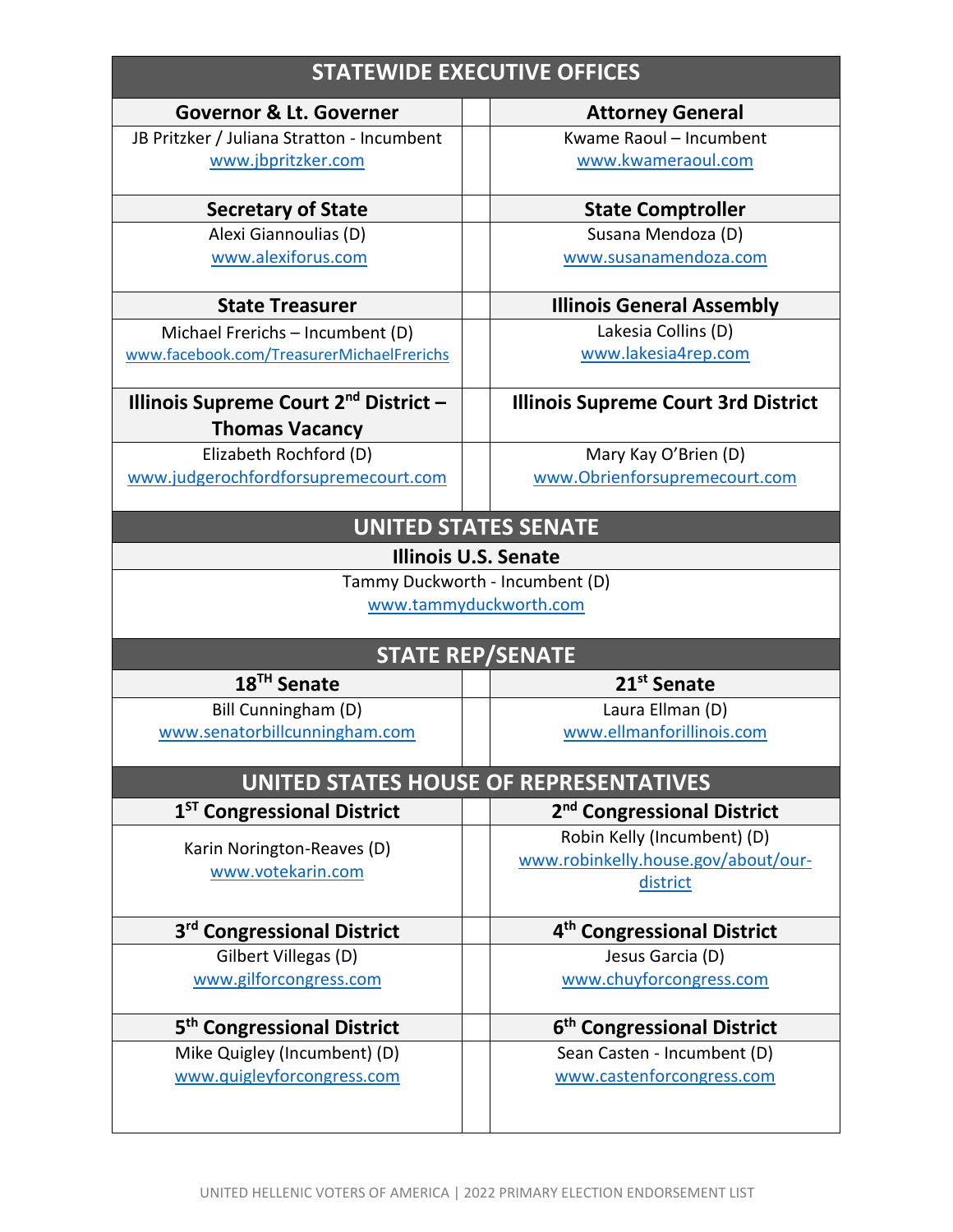| 7 <sup>th</sup> Congressional District                             | 8 <sup>th</sup> Congressional District          |
|--------------------------------------------------------------------|-------------------------------------------------|
| Danny K. Davis (Incumbent) (D)                                     | Raja Krishnamoorthi - Incumbent (D)             |
| www.dannykdavis.com                                                | www.rajaforcongress.com                         |
| 9 <sup>th</sup> Congressional District                             | 10 <sup>th</sup> Congressional District         |
| Jan Schakowsky - Incumbent (D)                                     | Brad Schneider - Incumbent (D)                  |
| www.janschakowsky.org                                              | www.schneiderforcongress.com                    |
| 11 <sup>th</sup> Congressional District                            | 12 <sup>th</sup> Congressional District         |
| Bill Foster - Incumbent (D)<br>www.billfoster.com                  | Homer Markel (D)                                |
| 15 <sup>th</sup> Congressional District                            | 17 <sup>th</sup> Congressional District         |
| Paul Lange (D)                                                     | Jacqueline McGowan (D)<br>www.jackiemcgowan.com |
|                                                                    | <b>ILLINOIS HOUSE OF REPRESENTATIVES</b>        |
| <b>District 21</b>                                                 | <b>District 44</b>                              |
| Matthew Zalewski (D)                                               | Fred Crespo (D)                                 |
| <b>District 45</b>                                                 | <b>District 48</b>                              |
| Jenn Douglass (D)                                                  | Azam Nizamuddin (D)                             |
| www.facebook.com/people/Jenn-Ladisch-<br>Douglass/100079097597170/ | www.facebook.com/azamforillinois                |
| <b>District 52</b>                                                 | <b>District 53</b>                              |
| Mary Morgan (D)<br>www.marymorganfor52.com                         | Mark Walker (D)                                 |
| <b>District 55</b>                                                 |                                                 |
| Martin J. Moylan (D)<br>www.staterepmoylan55.com                   |                                                 |
|                                                                    | <b>COOK COUNTY</b>                              |
| <b>Cook County Board President</b>                                 | <b>Cook County Clerk</b>                        |
| Toni Preckwinkle (D)                                               | Karen A. Yarbrough (D)                          |
| www.tonipreckwinkle.org                                            | www.facebook.com/CookCountyClerk                |
| <b>Cook County Sheriff</b>                                         | <b>Cook County Treasurer</b>                    |
| Thomas J. Dart (D)<br>www.sherifftomdart.com                       | Maria Pappas (D)<br>www.cookcountytreasurer.com |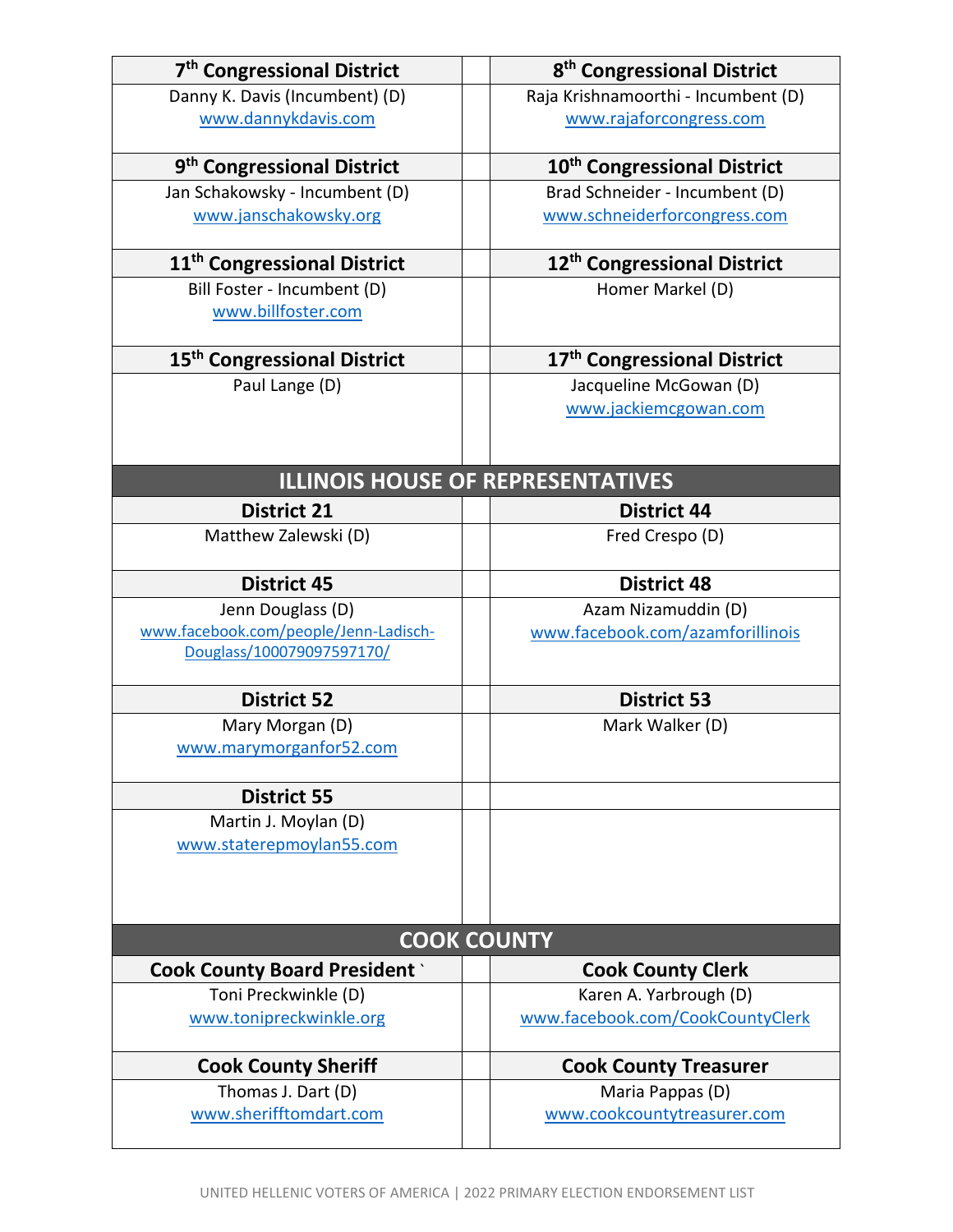| <b>Cook County Assessor</b>                                                                                                                                                | <b>Cook County Board of Review</b><br><b>Commissioner, 1st District</b> |
|----------------------------------------------------------------------------------------------------------------------------------------------------------------------------|-------------------------------------------------------------------------|
| Fritz Kaegi (D)                                                                                                                                                            | George A. Cardenas (D)<br>www.facebook.com/aldermangeorgecardenas       |
| <b>Cook County Board of Review</b>                                                                                                                                         | <b>Cook County Board of Review</b>                                      |
| <b>Commissioner, 2nd District</b>                                                                                                                                          | <b>Commissioner, 3rd District</b>                                       |
| Michael Cabonargi (D)<br>www.michaelcabonargi.com                                                                                                                          | Larry Rogers, Jr. (D)                                                   |
| <b>Metropolitan Water Reclamation</b>                                                                                                                                      | <b>Metropolitan Water Reclamation</b>                                   |
| District, Commissioner (6 year term)                                                                                                                                       | District, Commissioner (2 year term)                                    |
| Mariyana T. Spyropoulos (D)<br>www.Citizensformariyana.com<br>Frank Avila (D)<br>www.facebook.com/avilawater1<br>Precious W. Brady-Davis (D)<br>www.preciousbradydavis.com | Daniel 'Pogo' Pogorzelski (D)                                           |
| <b>Cook County Board Commissioner,</b><br><b>1st District</b>                                                                                                              | <b>Cook County Board Commissioner,</b><br><b>2nd District</b>           |
| Brandon Johnson (D)                                                                                                                                                        | Dennis Deer (D)                                                         |
| www.brandonforcookcounty.com                                                                                                                                               | www.commissionerdeer.com                                                |
| <b>Cook County Board Commissioner,</b>                                                                                                                                     | <b>Cook County Board Commissioner,</b>                                  |
| <b>3rd District</b>                                                                                                                                                        | <b>4th District</b>                                                     |
| Bill Lowry (D)<br>www.billlowry.com                                                                                                                                        | Stanley S. Moore (D)                                                    |
| <b>Cook County Board Commissioner,</b>                                                                                                                                     | <b>Cook County Board Commissioner,</b>                                  |
| <b>6th District</b>                                                                                                                                                        | <b>7th District</b>                                                     |
| Donna Miller (D)                                                                                                                                                           | Alma E. Anaya (D)                                                       |
| <b>Cook County Board Commissioner,</b><br><b>8th District</b>                                                                                                              | <b>Cook County Board Commissioner,</b><br><b>9th District</b>           |
| Luis Arroyo Jr. (D)                                                                                                                                                        | Sam Kukadia (D)<br>Mark Hosty (R) www.Electhosty.com                    |
| <b>Cook County Board Commissioner,</b>                                                                                                                                     | <b>Cook County Board Commissioner,</b>                                  |
| <b>10th District</b>                                                                                                                                                       | <b>11th District</b>                                                    |
| Bridget Gainer (D)<br>www.bridgetgainer.com                                                                                                                                | John P. Daley (D)                                                       |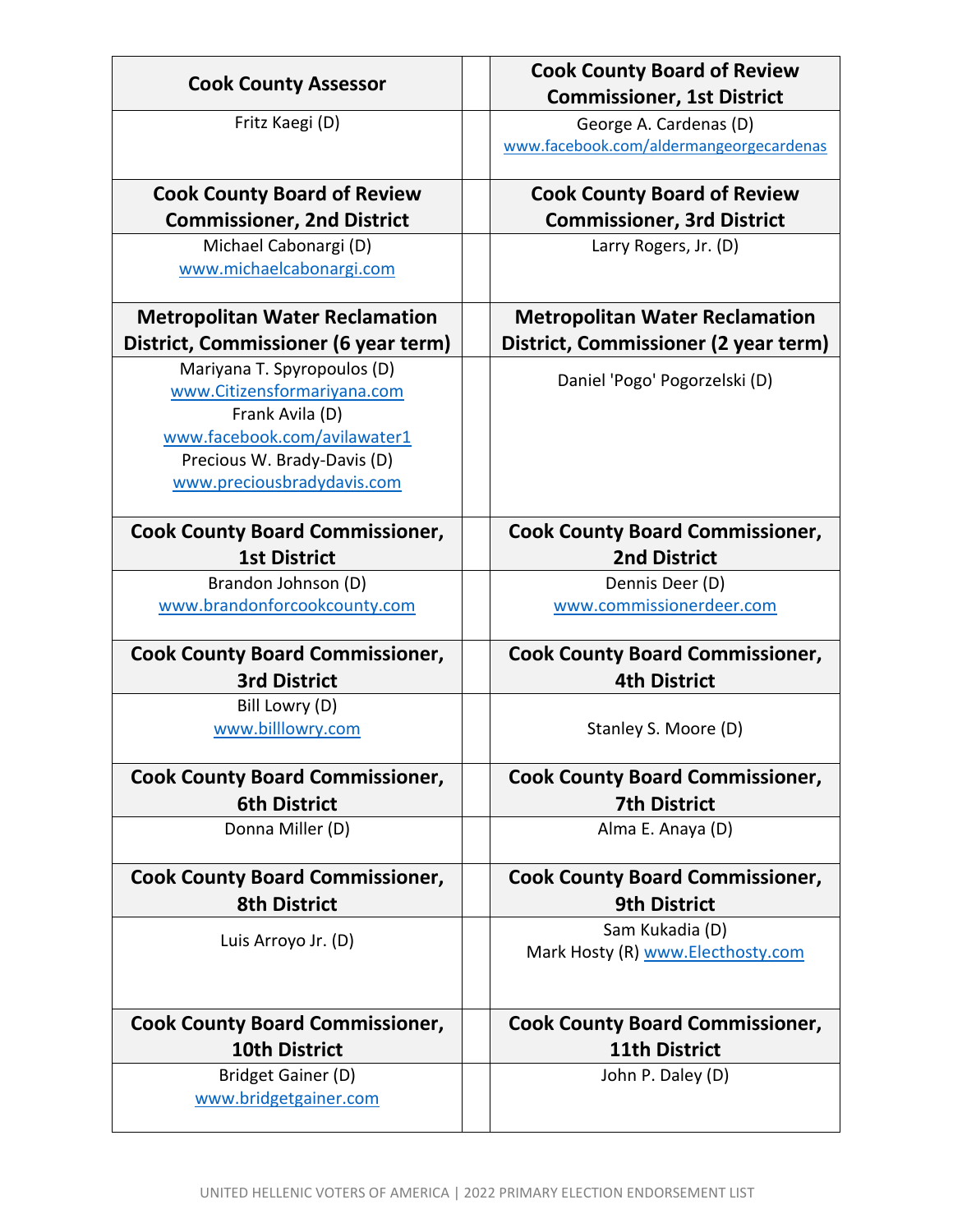| <b>Cook County Board Commissioner,</b><br><b>12th District</b> | <b>Cook County Board Commissioner,</b><br><b>13th District</b> |
|----------------------------------------------------------------|----------------------------------------------------------------|
| Bridget Degnen (D)                                             | Josina Morita (D)                                              |
| www.commissionerdegnen.com                                     |                                                                |
| <b>Cook County Board Commissioner,</b>                         | <b>Cook County Board Commissioner,</b>                         |
| <b>14th District</b>                                           | <b>16th District</b>                                           |
| Scott R. Britton (D)                                           | Frank J. Aguilar (D)                                           |
| www.commissionerscottbritton.com                               | www.commissionerfrankjaguilar.com                              |
| <b>Cook County Board Commissioner,</b>                         |                                                                |
| <b>17th District</b>                                           |                                                                |
| Daniel T. Calandriello (D)                                     |                                                                |
| www.danforcook.com                                             |                                                                |
|                                                                |                                                                |
|                                                                |                                                                |
|                                                                | <b>COOK COUNTY CIRCUIT COURT</b>                               |
| <b>McGury Vacancy</b>                                          | <b>O'Brien Vacancy</b>                                         |
| Ruth Gudino (D)                                                | Araceli De La Cruz (D)                                         |
| www.community4rig.com                                          | www.judgedelacruz.com                                          |
|                                                                |                                                                |
| <b>Cannon Vacancy</b>                                          | <b>Ingram Vacancy</b>                                          |
|                                                                |                                                                |
| Diana Lopez (D)                                                | Elizabeth Ryan (D)                                             |
| www.dianalopezforjudge.com                                     | www.ryanforjudge.com                                           |
|                                                                |                                                                |
|                                                                |                                                                |
|                                                                | <b>COOK COUNTY SUBCIRCUIT COURT</b>                            |
| <b>4th Subcircuit - Gavin Vacancy</b>                          | 4th Subcircuit - Rogers Vacancy                                |
| Nick Kantas (D)                                                | ShawnTe Raines-Welch (D)                                       |
| www.Kantasforjudge.com                                         | www.raineswelchforjudge.com                                    |
|                                                                |                                                                |
|                                                                | <b>DUPAGE COUNTY</b>                                           |
| <b>DuPage County Board Chairman</b>                            | <b>DuPage County Clerk</b>                                     |
|                                                                | Jean Kaczmarek (D) Incumbent                                   |
| Deb Convoy (D)                                                 | www.jean4dupagecountyclerk.net                                 |
|                                                                | <b>DuPage County Board District 2</b>                          |
| <b>DuPage County Treasurer</b>                                 | (vote for 3)                                                   |
| Don Potoczny (D)                                               | Elizabeth "Liz" Chaplin (D)                                    |
| www.donfordupage.com                                           | www.chaplinfordupage.com                                       |